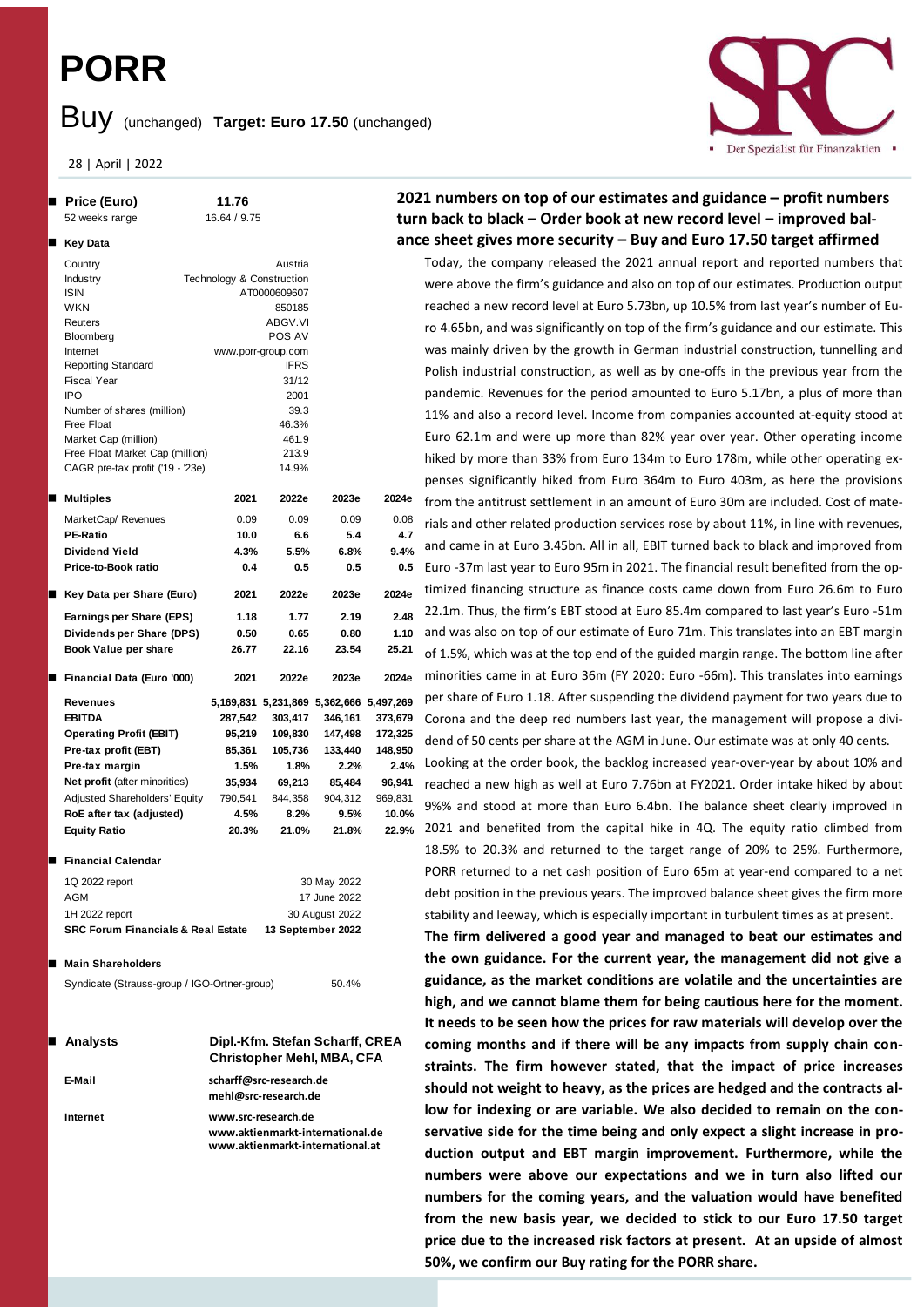





#### PORR AG

| Industry:              | Construction / Infrastructure | <b>Management Board of PORR</b>           |  |
|------------------------|-------------------------------|-------------------------------------------|--|
| Sub-segment:           | all kinds of real estate      | Ing. Karl-Heinz Strauss, MBA, FRICS (CEO) |  |
| Country:               | Austria                       | WP/StB Mag. Klemens Eiter (CFO)           |  |
| Headquarter:           | Vienna                        | Bmst. Ing. Josef Pein (COO)               |  |
| Foundation:            | 1869                          | Dipl.-Ing. Jürgen Raschendorfer (COO)     |  |
| Employees:             | 20,177                        |                                           |  |
|                        |                               | <b>Supervisory Board of PORR</b>          |  |
|                        |                               | Dr. Dr. Karl Pistotnik (Chairman)         |  |
| <b>IR Contact</b>      |                               | Dipl.-Ing. Klaus Ortner (Deputy Chairman) |  |
| Mag. Milena loveva     |                               | Dr. Thomas Winischhofer, LL.M., MBA       |  |
| Mail: ir@porr-group.at |                               | Mag. Robert Grüneis                       |  |
|                        | Phone: +43 (0) 50 626 1763    | Dr. Walter Knirsch                        |  |
|                        |                               | DI Iris Ortner, MBA                       |  |
|                        |                               | Hon.-Prof. Dr. Bernhard Vanas             |  |

Dr. Susanne Weiss **IR Contact** Dipl.<br>-Gottfried Hatzenbichler Wolfgang Ringhofer Michael Kaincz

Founded in 1869 as Allgemeine österreichische Baugesellschaft PORR AG is today a full service provider for construction and infrastructure projects with a leading market position in Austria and also a good footprint as one of the leading firms in other important European home markets like Germany, Switzerland, Poland and Czech Republic. Furthermore, there are also some project-specific activities and profitable niches in target markets like UK, Scandinavia and Quatar. From building construction and civil engineering to road and tunnel, as well as slab track construction – the watertight value chain and universal knowhow in every sector of the modern construction industry enables PORR to realise highly complex projects professionally and cost efficiently, without ever losing sight of the individual needs of their customers and principals. Besides Infrastructure there is also another modern and quickly growing focus on environmental engineering (waste management, dumps and sorting plants etc.), which will accelerate future profits outside the classic building construction business. PORR's strategy is to strengthen group's profitability by setting the focus on profitable projects (hurdle rate: ~3% EBT margin to be reached in by 2025) like large-scale infrastructure business and by a cost cutting and a leaner organization structure to answer the digitalization trend in industry (named PORR 2025).

The year 2020 was significantly coined by the impacts of the global Covid-19 pandemic, which led to , amongst other effects, a temporary shutdown of construction sites in Austria for several months, severly impacting the numbers of the fiscal year. Nevertheless, the year was not wasted as the company reacted quickly and e.g. acelerated to PORR 2025 strategy program and the transformation. Some of these effects will now already became visible in 2021, which represents a record level year in terms of production output and also delivered a strong EBT on top of the firm's guidance. Furthermore, the order book increased to an all-time high of almost Euro 7.8bn at year-end 2021.

After suspending the dividend payment for 2019 as a precautionary measure following the COVID-19 pandemic and as a sign of solidarity towards all stakeholders of the company, no dividend was paid for 2020 as well, as the results turned deep red. For 2021, the management will propose a dividend of 50 cents per share, which is on top of our estimate and within the targeted payout ratio of 30% to 50%.



*Source: Company Data, SRC Research*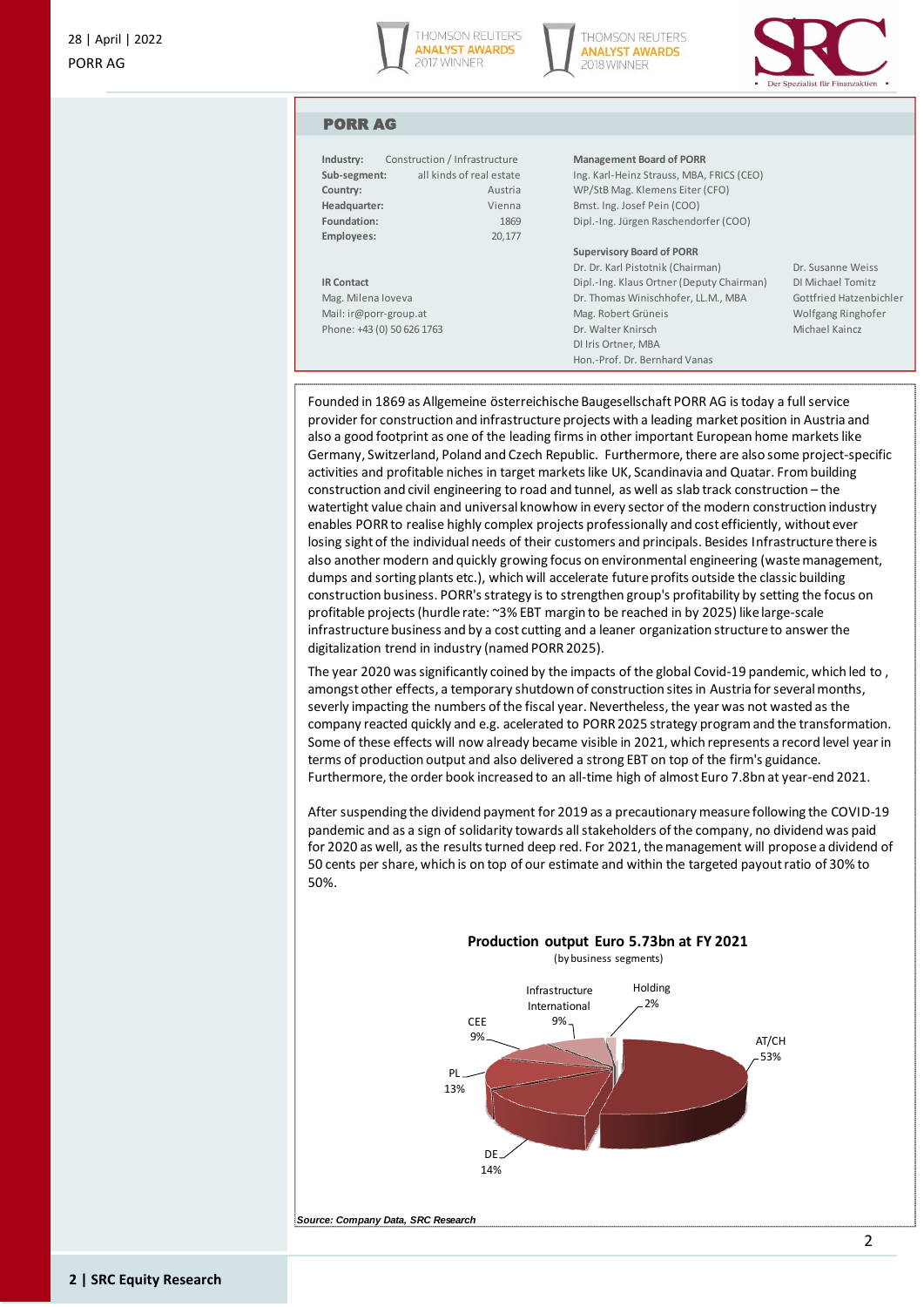





## **P & L PORR AG**

| 31/12 IFRS (Euro '000)                                                                                              | 2019            | 2020                    | 2021                | 2022e               | 2023e               | 2024e                |
|---------------------------------------------------------------------------------------------------------------------|-----------------|-------------------------|---------------------|---------------------|---------------------|----------------------|
| <b>Production output</b>                                                                                            |                 | 5,569,781 5,037,915     | 5,727,323           | 5,813,233           | 5,981,817           | 6,161,271            |
| <b>Revenues</b>                                                                                                     |                 | 4,880,414 4,651,842     | 5,169,831           | 5,231,869           | 5,362,666           | 5,497,269            |
| Own work capitalized in non-current assets                                                                          | 4,105           | 3,787                   | 2,875               | 2,034               | 2,441               | 2,848                |
| Share of profit/loss of associates                                                                                  | 87,448          | 34,036                  | 62,124              | 64,774              | 72,589              | 80,404               |
| Other operating income                                                                                              | 178,733         | 133,606                 | 178,090             | 168,741             | 144,876             | 153,442              |
| Cost of materials and other related production services                                                             | $-3,286,674$    | $-3,117,518$            | -3,446,627          | $-3,487,987$        | $-3,536,818$        | $-3,625,239$         |
| Staff expense                                                                                                       | $-1,243,180$    | $-1,210,093$            | $-1,275,817$        | $-1,284,441$        | $-1,301,371$        | $-1,318,301$         |
| Other operating expenses                                                                                            | $-398,530$      | $-364,222$              | $-402,934$          | -391,574            | $-398,221$          | $-416,744$           |
| <b>Operating result (EBITDA)</b>                                                                                    | 222,316         | 131,438                 | 287,542             | 303,417             | 346,161             | 373,679              |
| Depreciation, amortisation and impairment expense                                                                   | $-167,594$      | $-168,647$              | $-192,323$          | $-193,587$          | $-198,663$          | $-201,354$           |
| <b>Operating result (EBIT)</b>                                                                                      | 54,722          | $-37,209$               | 95,219              | 109,830             | 147,498             | 172,325              |
| Income from financial investments and other current financial                                                       |                 |                         |                     |                     |                     |                      |
| assets                                                                                                              | 15,396          | 12,771                  | 12,284              | 19,127              | 11,056              | 2,985                |
| Finance costs                                                                                                       | $-32,709$       | $-26,610$               | $-22,142$           | $-23,221$           | $-25,114$           | -26,360              |
| Earnings before tax (EBT)                                                                                           | 37,409          | $-51,048$               | 85,361              | 105,736             | 133,440             | 148,950              |
| <b>EBT margin</b> (in relation to production output)                                                                | 0.7%            | $-1.0%$                 | 1.5%                | 1.8%                | 2.2%                | 2.4%                 |
| Income tax expense                                                                                                  | $-9,576$        | 8,681                   | $-23,953$           | $-19,743$           | $-30,691$           | $-34,258$            |
| Profit/loss for the period                                                                                          | 27,833          | -42,367                 | 61,408              | 85,993              | 102,749             | 114,691              |
|                                                                                                                     |                 |                         |                     |                     |                     |                      |
| of which attributable to non-controlling interest                                                                   | 2,292           | 5,281                   | 7,688               | 533                 | 1,583               | 2,633                |
| Profit/loss for the period attributable to shareholders<br>of the parent and holders of profit-participation rights | 25,541          | -47,648                 | 53,720              | 85,460              | 101,166             | 112,058              |
| of which attributable to holders of profit-                                                                         |                 |                         |                     |                     |                     |                      |
| participation rights                                                                                                | 11,227          | 18,154                  | 17,786              | 16,247              | 15,682              | 15,117               |
| Net profit after minorities                                                                                         | 14,314          | $-65,802$               | 35,934              | 69,213              | 85,484              | 96,941               |
| Diluted/basic earnings per share (EPS)                                                                              | 0.50            | $-2.28$                 | 1.18                | 1.77                | 2.19                | 2.48                 |
| Dividends per share (DPS)                                                                                           | 0.00            | 0.00                    | 0.50                | 0.65                | 0.80                | 1.10                 |
| Number of shares ('000)                                                                                             | 29,095          | 29,095                  | 30,792              | 39,278              | 39,278              | 39,279               |
|                                                                                                                     |                 |                         |                     |                     |                     |                      |
| Adjusted Shareholders' Equity without minorities                                                                    | 587,081         | 635,985                 | 790,541             | 844,358             | 904,312             | 969,831              |
|                                                                                                                     |                 |                         |                     |                     |                     |                      |
| <b>Shareholders' Equity (including minorities and hybrid)</b><br>RoE after Tax                                      | 599,038         | 650,549                 | 824,410             | 870,345             | 924,759             | 990,145              |
| Total assets (Euro million)                                                                                         | 2.5%<br>3,664.9 | $-10.8%$<br>3,509,463.0 | 5.0%<br>4,065,002.0 | 8.5%<br>4,146,302.0 | 9.8%<br>4,241,667.0 | 10.3%<br>4,326,500.3 |
| Equity ratio                                                                                                        | 16.4%           | 18.5%                   | 20.3%               | 21.0%               | 21.8%               | 22.9%                |
|                                                                                                                     |                 |                         |                     |                     |                     |                      |
| <b>Key ratios &amp; figures</b>                                                                                     | 2019            | 2020                    | 2021                | 2022e               | 2023e               | 2024e                |
| Growth rates in %                                                                                                   |                 |                         |                     |                     |                     |                      |
| Revenues                                                                                                            | $-1.6%$         | $-4.7%$                 | 11.1%               | 1.2%                | 2.5%                | 2.5%                 |
| EBIIDA                                                                                                              | 1.3%            | -40.9%                  | 118.8%              | $5.5\%$             | 14.1%               | $7.9\%$              |
| EBIT                                                                                                                | $-40.7%$        | $-168.0%$               | $-355.9%$           | 15.3%               | 34.3%               | 16.8%                |
| EBT                                                                                                                 | $-57.6%$        | $-236.5%$<br>$-252.2%$  | $-267.2%$           | 23.9%               | 26.2%               | 11.6%                |
| Net profit after minorities                                                                                         | $-58.0%$        |                         | $-244.9%$           | 40.0%               | 19.5%               | 11.6%                |
| Margins in % (based on production output)                                                                           |                 |                         |                     |                     |                     |                      |
| <b>EBITDA</b> margin                                                                                                | 4.0%            | 2.6%                    | 5.0%                | 5.2%                | 5.8%                | 6.1%                 |
| <b>EBIT</b> margin                                                                                                  | 1.0%            | $-0.7%$                 | 1.7%                | 1.9%                | 2.5%                | 2.8%                 |
| EBT margin<br>Net profit margin                                                                                     | 0.7%<br>0.5%    | $-1.0%$<br>$-0.8%$      | 1.5%<br>1.1%        | 1.8%<br>1.5%        | 2.2%<br>1.7%        | 2.4%<br>1.9%         |
| <b>Expense ratios in %</b>                                                                                          |                 |                         |                     |                     |                     |                      |
| Personnel costs to sales                                                                                            | 25.5%           | 26.0%                   | 24.7%               | 24.6%               | 24.3%               | 24.0%                |
| Cost of material to sales                                                                                           | 67.3%           | 67.0%                   | 66.7%               | 66.7%               | 66.0%               | 65.9%                |
| Depreciation to sales                                                                                               | 3.4%            | 3.6%                    | 3.7%                | 3.7%                | 3.7%                | 3.7%                 |
| Tax rate                                                                                                            | $-25.6%$        | $-17.0%$                | $-28.1%$            | $-18.7%$            | $-23.0%$            | $-23.0%$             |
| <b>Profitability in %</b>                                                                                           |                 |                         |                     |                     |                     |                      |
| Gross profit margin                                                                                                 | 32.7%           | 33.0%                   | 33.3%               | 33.3%               | 34.0%               | 34.1%                |
| Return on adjusted shareholders equity (ROE)                                                                        | 2.4%            | $-10.3%$                | 4.5%                | 8.2%                | 9.5%                | 10.0%                |
| Return on investment (ROI)                                                                                          | 1.9%            | 0.0%                    | 0.0%                | 0.0%                | 0.0%                | 0.0%                 |
| <b>Balance sheet key figures</b>                                                                                    |                 |                         |                     |                     |                     |                      |
| Net debt $(-)/$ net cash $(+)$                                                                                      | $-345,689$      | $-136,691$              | 65,322              | 55,524              | 47,195              | 40,116               |
| Book value                                                                                                          | 20.6            | 22.4                    | 26.8                | 22.2                | 23.5                | 25.2                 |
| Equity ratio                                                                                                        | 16.4%           | 18.5%                   | 20.3%               | 21.0%               | 21.8%               | 22.9%                |
| Data per share                                                                                                      |                 |                         |                     |                     |                     |                      |
| Number of shares in (`000)                                                                                          | 29,095          | 29,095                  | 30,792              | 39,278              | 39,278              | 39,279               |
| Earnings per share (EPS)<br>Dividend per share (DPS)                                                                | 0.50<br>0.00    | $-2.28$<br>0.00         | 1.18<br>0.50        | 1.77<br>0.65        | 2.19<br>0.80        | 2.48<br>1.10         |